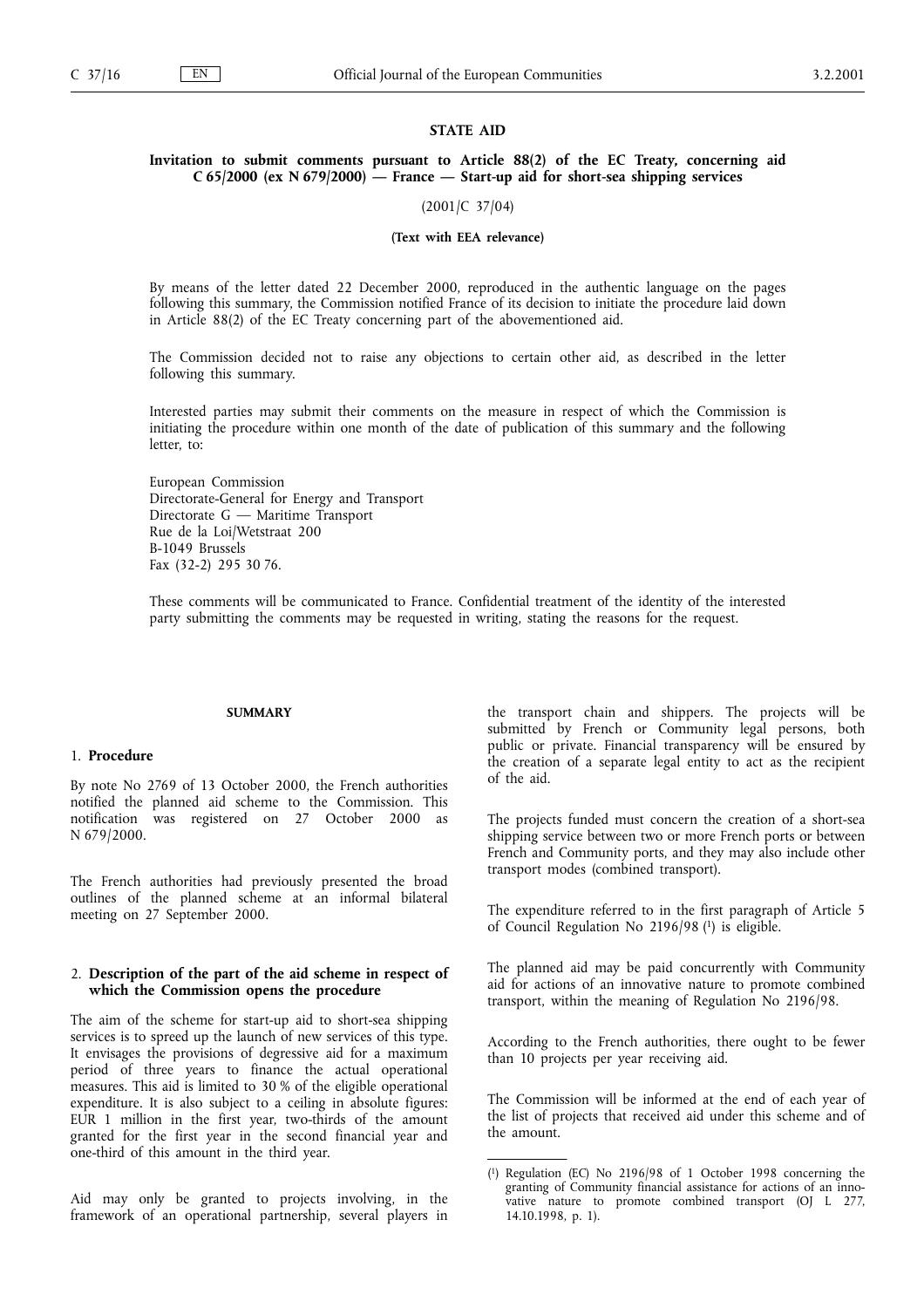The annual budget for the planned aid scheme, applicable from 2001 to 2003, is put at EUR 4 million.

The Commission notes that the aid scheme notified falls within the scope of Article 87(1) of the EC Treaty.

As the measures in question are designed to facilitate the development of certain maritime transport services, their compatibility must be examined in the light of the derogation provided for in paragraph 3(c) of that Article.

In its Community guidelines on State aid to maritime transport  $(2)$ , the Commission set out its approach and the cirteria according to which State aid may be authorised in this sector. In general, aid schemes should not be at the expense of other Member States' economies and must be shown not to risk distortion of competition between the Member States to an extent contrary to the common interest. State aid must always be restricted to what is necessary to achieve its purpose and be granted in a transparent manner. The cumulative effect of all aid granted by State authorities must always be taken into account.

The guidelines aim to determine which State aid programmes may be introduced to support the Community's maritime interests. It is stated in point 2.2 of the guidelines that, in addition to the objectives relating to the safeguarding of EC employment, the preservation of maritime know-how in the Community and improvements to safety, other objectives of the common transport policy may also be taken into account, such as the construction of a Community framework for sustainable mobility and, as part of this, the promotion of short-sea shipping and the development of its full potential.

In its communication on the development of short-sea shipping  $(3)$ , the Commission stresses the role of this transport mode in promoting safe, sustainable mobility, strengthening the cohesion of the Union and improving the efficiency of transport through an intermodal approach. It also recognises that promoting short-sea shipping requires action at all levels, i.e. Community, national and regional.

The Commission has supported a great many projects relating to short-sea shipping, e.g. under the fourth framework programme for research and development, in the context of pilot actions for combined transport (PACT) and under the MEDA or ERDF Regulations. However, the very substantial start-up costs for new projects represent a major obstacle to the development of this transport mode.

The planned aid scheme is to be viewed in this context. Its objective is to supplement, via a national programme, Community action under the PACT programme by financing additional projects, some of which would not be eligible for Community funding because they only involve national operators.

Nevertheless, the Commission must satisfy itself that the arrangements do not lead to distortions of competition contrary to the common interest.

The Commission notes that this aid, which is destined to finance the operational measures linked to the start-up of new short-sea shipping services, constitutes operating aid which, in principle, is incompatible with the Treaty  $(4)$ . Such aid can only be authorised as an exceptional measure  $(5)$ .

In the present case, the Commission notes that the aid is planned for a maximum of three years and that its intensity is degressive. The Commission considers that a maximum period of three years may appear reasonable to ensure the viability of the projects.

It also corresponds to the maximum period for Community financing under the PACT scheme. On the question of the intensity of the aid, the Commission considers that the combined effect of the two-fold ceiling of intensity in absolute figures and as a percentage of operational expenditure on the one hand, and the degressive nature of the aid on the other, will make it possible to limit the impact of the measures on competition in the sector. It also notes that the maximum cover of 30 % of the eligible expenditure corresponds to the maximum intensity for PACT measures.

However, in order to benefit from the exemption provided for in Article 87(3)(c), the measures must be strictly proportional to the set objective and must not adversely affect trading conditions to an extent contrary to the common interest.

In this respect, the Commission considers that the objective of the planned operating aid accords with the Commission's policy on short-sea shipping. However, at this stage, the Commission has reservations as to whether the implementing arrangements guarantee that the measures are both necessary and strictly proportionate to the set objective. The Commission's doubts concern the following points in particular:

<sup>(</sup> 2) OJ C 205, 5.7.1997.

<sup>(</sup> 3) Communication from the Commission to the European Parliament, the Council, the Economic and Social Committee and the Committee of the Regions, The development of short-sea shipping in Europe: a dynamic alternative in a sustainable transport chain', second two-yearly progress report, COM(1999) 317 final.

<sup>(</sup> 4) See in particular the decisions to initiate the Article 93(2) procedure in Case C 2/97 of 20.1.1997 (OJ C 93, 22.3.1997) and C 21/98 of 4.5.1999 (OJ C 227, 28.8.1999).

<sup>(</sup> 5) See Community guidelines on State aid for environmental protection (OJ C 72, 10.3.1994); guidelines on national regional aid (OJ C 74, 10.3.1998); Community guidelines for State aid in the agriculture sector (OJ C 28, 1.1.2000).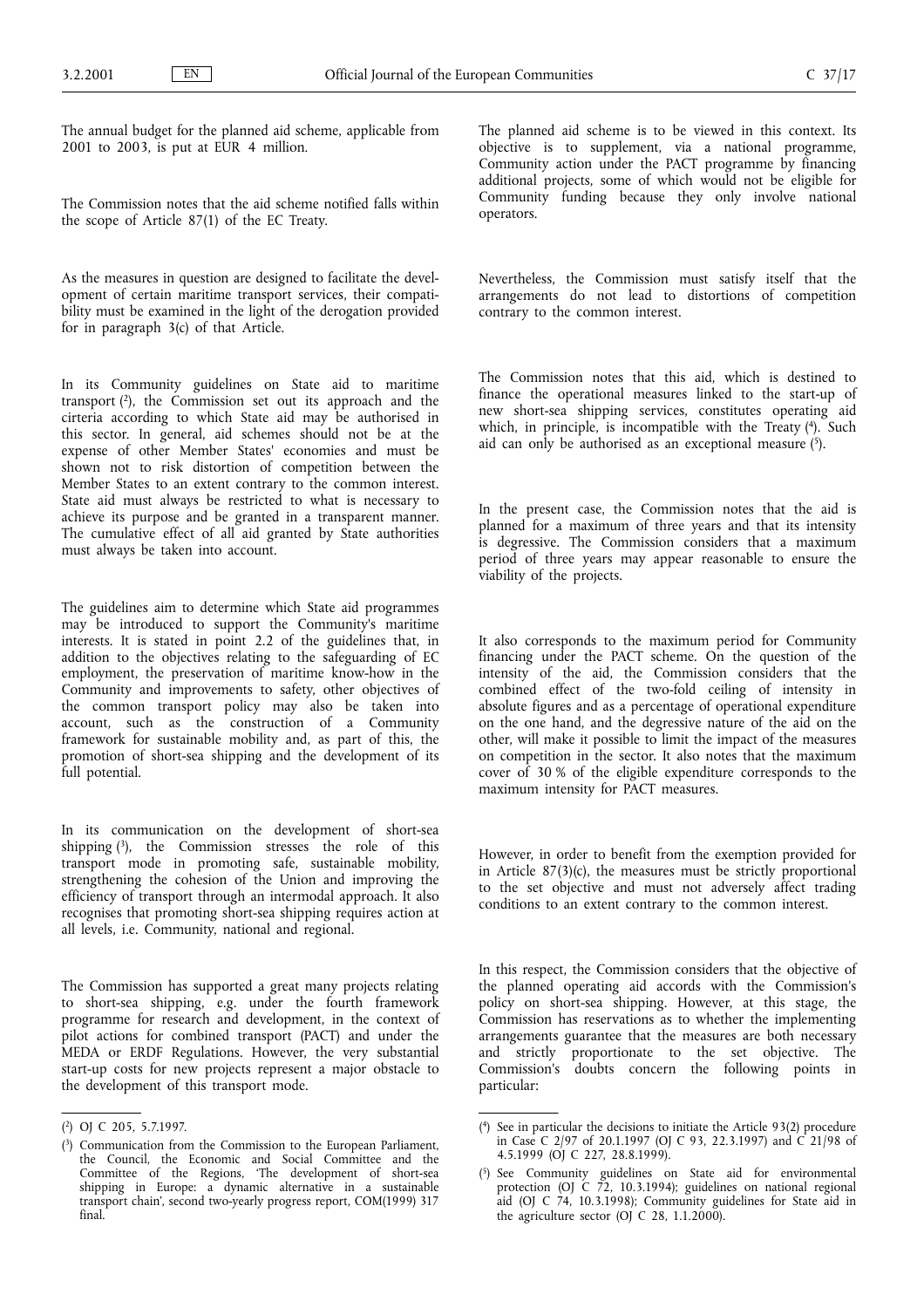- (a) the planned aid measures must contribute to reducing the share of road traffic by integrating short-sea shipping in the intermodal chain of door-to-door transport services. By contrast, it must not result in the diversion of traffic flows between neighbouring ports, or between transport modes which also have a positive role to play in the framework of a sustainable mobility policy, such as the railways or inland waterway transport. The planned aid scheme does not offer adequate guarantees in this respect at present;
- (b) in order to ensure the financial transparency of the aid scheme, to facilitate monitoring by the national authorities and by the Commission and to avoid the risk of crosssubsidies, the legal entity receiving the aid must have a separate accounting system so that the financial flows relating to the funding of the projects selected can be clearly identified. The planned aid scheme lacks sufficient clarity in this respect;
- (c) the project selection procedure must guarantee that only projects viable in the long term and likely to make a real contribution to the development of short-sea shipping will be selected to receive operating aid. The planned aid scheme does not specify sufficiently clearly the selection criteria which the French authorities intend to apply. In the case of a planned link between a French port and a port in another Member State, the Commission considers that, in order for the project to be viable in the long term, the French authorities must ensure that it has the support of the authorities of the Member State in question. The arrangements for implementing the aid scheme must also guarantee that there will be no discrimination on grounds of nationality between any operators in the transport chain and shippers. The Commission considers that a call for tender at Community level could guarantee the transparency and equality of treatment of the operators concerned. 'New' short-sea shipping services should also be defined;
- (d) as the aim of the operating aid is exclusively to facilitate the start-up of short-sea shipping services that will be commercially viable in the long term, the Commission considers that, in principle, such aid should not be granted in addition to financial compensation for public service obligations imposed on the same services. The current aid scheme does not exclude this possibility.

In view of the above, the Commission has doubts as to the compatibility of the operating aid for the start-up of short-sea shipping services with Article 87(3)(c) of the Treaty.

#### Conclusion

In the light of the foregoing considerations, the Commission, acting under the procedure laid down in Article 88(2) of the EC Treaty, requests France to submit its comments and to furnish all such information as may help to evaluate the

measures within one month following the date of receipt of this letter. It requests your authorities to forward a copy of this letter to the potential recipients of the aid immediately.

#### TEXT OF THE LETTER

'Par la présente, la Commission a l'honneur d'informer la République française que, après avoir examiné les informations fournies par les autorités françaises sur le régime d'aides en objet, elle a décidé de ne pas soulever d'objections à l'égard des aides destinées à financer des études de faisabilité et d'ouvrir la procédure prévue à l'article 88, paragraphe 2, du traité CE à l'encontre des aides destinées à financer les mesures opérationnelles liées au démarrage de lignes de transport maritime à courte distance.

# Procédure

1) Par note nº 2769 du 13 octobre 2000, les autorités françaises ont notifié à la Commission le projet de régime d'aides en objet. Cette notification a été enregistrée le 27 octobre 2000 sous le numéro N 679/2000.

Préalablement, les autorités françaises avaient présenté les grandes lignes de ce projet au cours d'une réunion bilatérale informelle du 27 septembre 2000.

#### Description détaillée de l'aide

- 2) Le régime d'aides au démarrage de lignes de transport maritime à courte distance vise à accélérer le lancement de nouvelles lignes maritime à courte distance. Il envisage à cet effet deux types de mesures:
	- a) une aide destinée à financer des études de faisabilité préalable au lancement des lignes en question, à concurrence de 50 % au maximum du montant de l'étude:
	- b) une aide dégressive d'une durée maximale de trois ans, destinée à financer les mesures opérationnelles ellesmêmes. Cette aide est plafonnée à 30 % des dépenses opérationnelles éligibles. Elle est également soumise à un plafond en valeur absolue: 1 million d'euros la première année, les deux tiers du montant octroyé la première année au cours du second exercice budgétaire et un tiers de ce même montant la troisième année.
- 3) L'aide ne pourra bénéficier qu'à des projets associant, dans le cadre d'un partenariat opérationnel, plusieurs acteurs de la chaîne de transports ainsi que les chargeurs. Les projets seront présentés par des personnes morales françaises ou communautaires, publiques ou privées. La transparence financière sera assurée par la constitution d'une entité juridique séparée, récipiendaire de l'aide.
- 4) Les projets bénéficiaires doivent viser la création d'une ligne maritime à courte distance entre deux ou plusieurs ports français ou entre des ports français et communautaires. Ces projets peuvent intégrer également d'autres modes de transport que le transport maritime.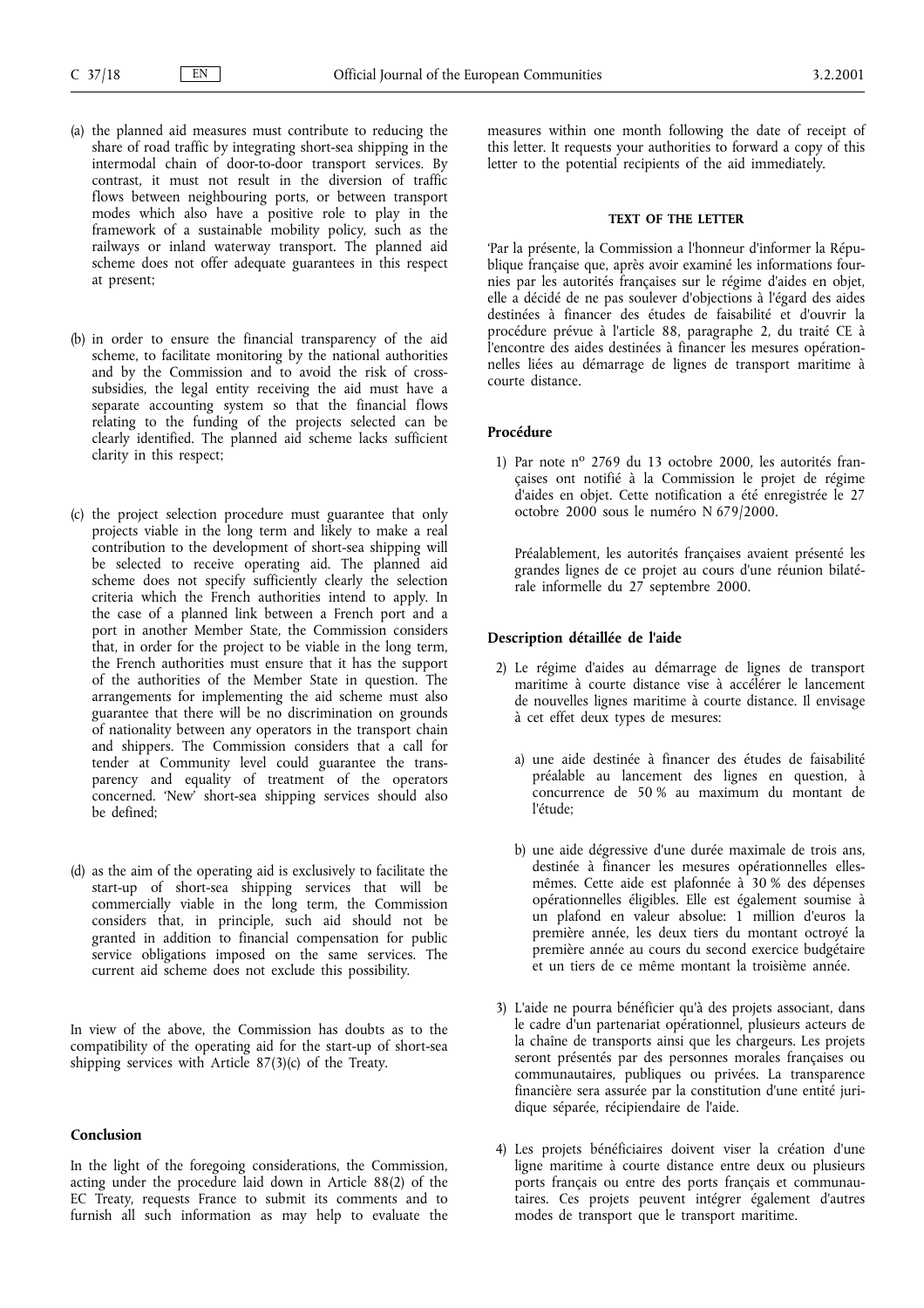- 5) Concernant les mesures opérationnelles, les dépenses éligibles sont celles visées à l'article 5, paragraphe 1, du règlement (CE) nº 2196/98 du Conseil ( $6$ ), à savoir:
	- a) les coûts de location, de leasing ou d'amortissement des unités de transport — camions, remorques, semiremorques, avec ou sans tracteur, caisses mobiles, conteneurs de 20 pieds et plus;
	- b) les coûts de location, de leasing ou d'amortissement et de l'adaptation nécessaire pour mener à bien l'action envisagée, en ce qui concerne le matériel roulant (y compris les locomotives) ainsi que les navires de navigation intérieure et maritime, sous réserve, en ce qui concerne les navires de navigation intérieure, du respect des règles spécifiques en matière d'assainissement structurel de la navigation intérieure;
	- c) les dépenses d'investissement ou les coûts de location, de leasing ou d'amortissement dans les matériels qui permettent le transbordement entre les voies ferrées, les voies navigables, la voie maritime et les routes;
	- d) les coûts d'utilisation des infrastructures ferroviaires, de navigation intérieure et maritime, à l'exception des redevances portuaires et des coûts de transbordement;
	- e) les dépenses relatives à l'exploitation commerciale de techniques, de technologies ou de matériels préalablement testés et validés, notamment la technologie d'information de transport;
	- f) les coûts concernant les mesures relatives à la formation du personnel et à la diffusion des résultats du projet ainsi que les coûts des mesures d'information et de communication prises pour faire connaître à l'industrie des transports concernée les nouveaux services de transport combiné qui ont été mis en place.

Les dépenses et/ou les coûts visés aux points a), b), c) et e) sont éligibles à condition que le ou les bénéficiaires du soutien s'engagent à garder les matériels faisant l'objet du soutien sur l'axe concerné pendant la durée du contrat.

- 6) L'aide n'est remboursable qu'en cas d'utilisation frauduleuse.
- 7) L'aide envisagée peut être cumulée avec une aide communautaire au titre des actions à caractère innovateur en faveur du transport combiné, au sens du règlement (CE) nº 2196/98 susmentionné.
- 8) Les autorités françaises estiment que le nombre de projets bénéficiaires devrait être inférieur à dix par an.
- 9) La Commission sera informée à la fin de chaque année de la liste des projets ayant bénéficié d'une aide au titre du présent régime et du montant de celle-ci.
- 10) Le régime d'aides envisagé, applicable de 2001 à 2003, est doté d'une enveloppe budgétaire annuelle évaluée à 4 millions d'euros.

## Appréciation de l'aide

- 11) Aux termes de l'article 87, paragraphe 1, du traité, sauf dérogations prévues par le présent traité, sont incompatibles avec le marché commun, dans la mesure où elles affectent les échanges entre États membres, les aides accordées par les États ou au moyen de ressources d'État sous quelque forme que ce soit qui faussent ou menacent de fausser la concurrence en favorisant certaines entreprises ou certaines productions.
- 12) La Commission note que le régime d'aides notifié est financé au moyen de ressources d'État et bénéficie à des entreprises individuelles en réduisant les coûts que celles-ci auraient normalement dû supporter pour réaliser les mesures envisagées. Ces entreprises étant des opérateurs sur le marché du transport maritime à courte distance, qui constitue une activité économique de caractère international ouverte à la concurrence des autres opérateurs communautaires, le critère de l'affectation des échanges entre États membres peut être présumé rempli dans le cas d'espèce. Par conséquent, le régime d'aides en question relève du champ d'application de l'article 87, paragraphe 1, du traité.
- 13) Les paragraphes 2 et 3 de l'article 87 prévoient certaines dérogations à l'interdiction visée au paragraphe 1.

La Commission considère qu'aucune des dérogations prévues au paragraphe 2 ne s'applique au régime d'aides en question.

Concernant le paragraphe 3, la Commission considère que ce régime visant à faciliter le développement de certains services de transport maritime, c'est au regard de la dérogation prévue au point c) qu'il convient d'en apprécier la compatibilité.

14) Dans ces orientations communautaires sur les aides d'État au transport maritime  $(7)$ , la Commission a précisé son approche et les critères selon lesquels les aides d'État peuvent être autorisées dans ce secteur. D'une façon générale, les systèmes d'aide ne doivent pas jouer au détriment des économies d'autres États membres et il doit être établi qu'ils ne risquent pas de fausser la concurrence entre les États membres dans une mesure contraire à l'intérêt commun. Les aides d'État doivent toujours être limitées à ce qui est strictement nécessaire pour atteindre leur objectif, et elles doivent être octroyées d'une manière transparente. L'effet cumulatif de toutes les aides octroyées par les pouvoirs publics doit toujours être pris en considération.

<sup>(6)</sup> Règlement (CE) nº 2196/98 du 1<sup>er</sup> octobre 1998 relatif à l'octroi de soutiens financiers communautaires à des actions à caractère innovateur en faveur du transport combiné (JO L 277 du 14.10.1998, p. 1). (

<sup>7)</sup> JO C 205 du 5.7.1997.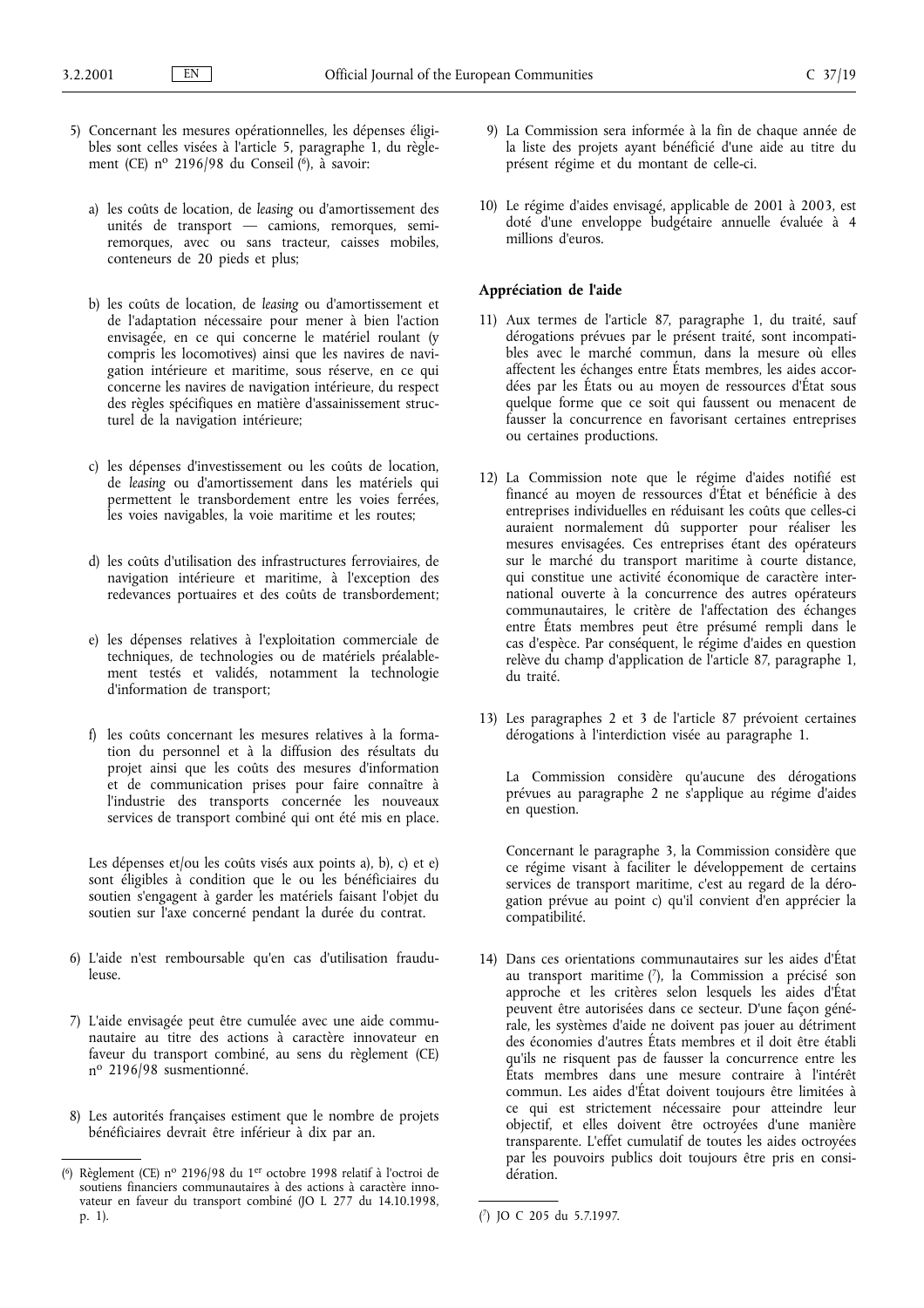- 15) Lesdites orientations visent à déterminer quels programmes d'aides d'État peuvent être mis en place pour soutenir les intérêts maritimes communautaires. Il y est précisé, au point 2.2, que, à côté des objectifs relatifs à la sauvegarde de l'emploi communautaire, à la préservation du savoir-faire maritime de la Communauté et à l'amélioration de la sécurité, d'autres objectifs de la politique commune en matière de transports, tels la mise en place d'un cadre communautaire pour la mobilité durable et, à l'intérieur de ce cadre, la promotion des transports maritimes à courte distance et le développement maximal de ce type de transport, peuvent également être pris en considération.
- 16) Dans sa communication sur le développement du transport maritime à courte distance (8), la Commission souligne le rôle de ce mode de transport pour favoriser une mobilité durable et sûre, renforcer la cohésion au sein de l'Union européenne et améliorer l'efficacité du transport dans une approche intermodale. Elle reconnaît également que la promotion du transport maritime à courte distance doit être faite à tous les niveaux, tant communautaire que national ou régional.
- 17) La Commission a apporté son soutien à un grand nombre de projets relatifs au transport maritime à courte distance, soit au titre du quatrième programme-cadre de recherche et de développement, soit au titre des actions pilotes en faveur du transport combiné (PACT), soit encore au titre du règlement MEDA ou du FEDER. Toutefois, le développement de ce mode de transport se heurte notamment à l'obstacle majeur que représente l'importance des coûts de lancement de nouveaux projets.
- 18) Le régime d'aides en objet s'inscrit dans ce contexte. Son objectif est de compléter, par un programme national, les interventions communautaires au titre du PACT, en finançant des projets additionnels, dont certains ne seraient pas Øligibles aux interventions communautaires parce qu'ils ne font intervenir que des opérateurs nationaux.

Toutefois, la Commission doit s'assurer que ses modalités ne conduisent pas à des distorsions de concurrence contraire à l'intérêt commun. Il convient à cet égard de distinguer les deux types de mesures envisagées:

19) Concernant les aides destinées à financer des études de faisabilité préalables, la Commission constate qu'elles se situent à un stade préalable au lancement des projets et considère qu'elles ne peuvent, dès lors, entraîner des distorsions de concurrence excessives sur le marché du transport maritime à courte distance.

Les études envisagées facilitent l'identification des projets viables à terme, susceptibles de contribuer réellement au développement du transport maritime à courte distance, que la Commission entend promouvoir. C'est pourquoi elle finance des études de faisabilité, tantôt spécifiques au transport maritime à courte distance, tantôt comportant un volet relatif à ce mode de transport, au titre des différents programmes et fonds mentionnés ci-dessus.

Le nombre d'études susceptibles de bénéficier des financements communautaires est cependant limité par les contraintes budgétaires, de sorte qu'un financement national peut s'avérer nécessaire pour compléter les financements communautaires.

Par ailleurs, la Commission a déjà autorisé des aides d'État destinées à financer différentes études dans le secteur des transports  $(9)$ . Le financement d'études de faisabilité, comparables à celles envisagées dans le cas d'espèce, a été autorisé dans le domaine du transport combiné lorsque l'intensité des mesures d'aides n'excédait pas le plafond prévu par le règlement (CE) nº 2196/98 précité ( $10$ ). À cet égard, la Commission relève que les aides envisagées, qui incluent notamment le financement d'études relatives à des projets ayant une dimension de transport combiné, sont plafonnées à 50 % du montant de l'étude et n'excèdent donc pas le plafond prévu par le règlement (CE) nº 2196/98. La Commission considère que ce plafond de 50 % du montant de l'étude doit également s'appliquer lorsque l'étude en question bénéficie d'un financement communautaire au titre des différents programmes et fonds susvisés.

Au vu des considérations qui précèdent, la Commission considère que les aides destinées à financer des études de faisabilité préalables à la création de nouvelles lignes de transport maritime à courte distance facilitent le développement du secteur en cause, sans altérer les conditions des échanges dans une mesure contraire à l'intérêt commun et peuvent, par conséquent, bénéficier de la dérogation prévue à l'article 87, paragraphe 3, point c), du traité.

- 20) Concernant les aides destinées à financer les mesures opérationnelles liées au démarrage de nouvelles lignes maritimes à courte distance, la Commission constate que les mesures constituent des aides au fonctionnement qui sont, en principe, incompatibles avec le traité (11). Ce n'est qu'à titre exceptionnel que de telles aides peuvent être autorisées  $(12)$ .
- (<sup>9</sup>) Notamment cas N 389/99, décision du 19 janvier 2000, et cas N 694/99, décision du 13 juin 2000, non encore publiées au Journal officiel.
- (<sup>10</sup>) Cas N 121/99, décision du 8 juillet 1999 (JO C 245 du 28.8.1999); cas N 755/99, décision du 15 novembre 2000, non encore publiée Journal officiel; cas NN 13/98, décision du 22 décembre 1999 (JO C 55 du 26.2.2000).
- (<sup>11</sup>) Voir notamment décisions d'ouvrir la procédure en application de l'ex-article 93, paragraphe 2, dans les cas C 2/97 le 20 janvier 1997 (JO C 93 du 22.3.1997) et C 21/98 le 4 mai 1999 (JO C 227 du 28.8.1999).
- ( 12) Voir encadrement communautaire des aides d'État pour la protection de l'environnement (JO C 72 du 10.3.1994), encadrement des aides à finalité régionale (JO 74 du 10.3.1998), lignes directrices de la Communauté concernant les aides d'État dans le secteur agricole (JO C 28 du 1.2.2000).

<sup>(8)</sup> Communication de la Commission au Parlement européen, au Conseil, au Comité économique et social et au Comité des régions «Le développement du transport maritime à courte distance en Europe: une alternative dynamique dans une chaîne de transport durable», deuxième rapport d'avancement bisannuel, COM(1999) 317 final.